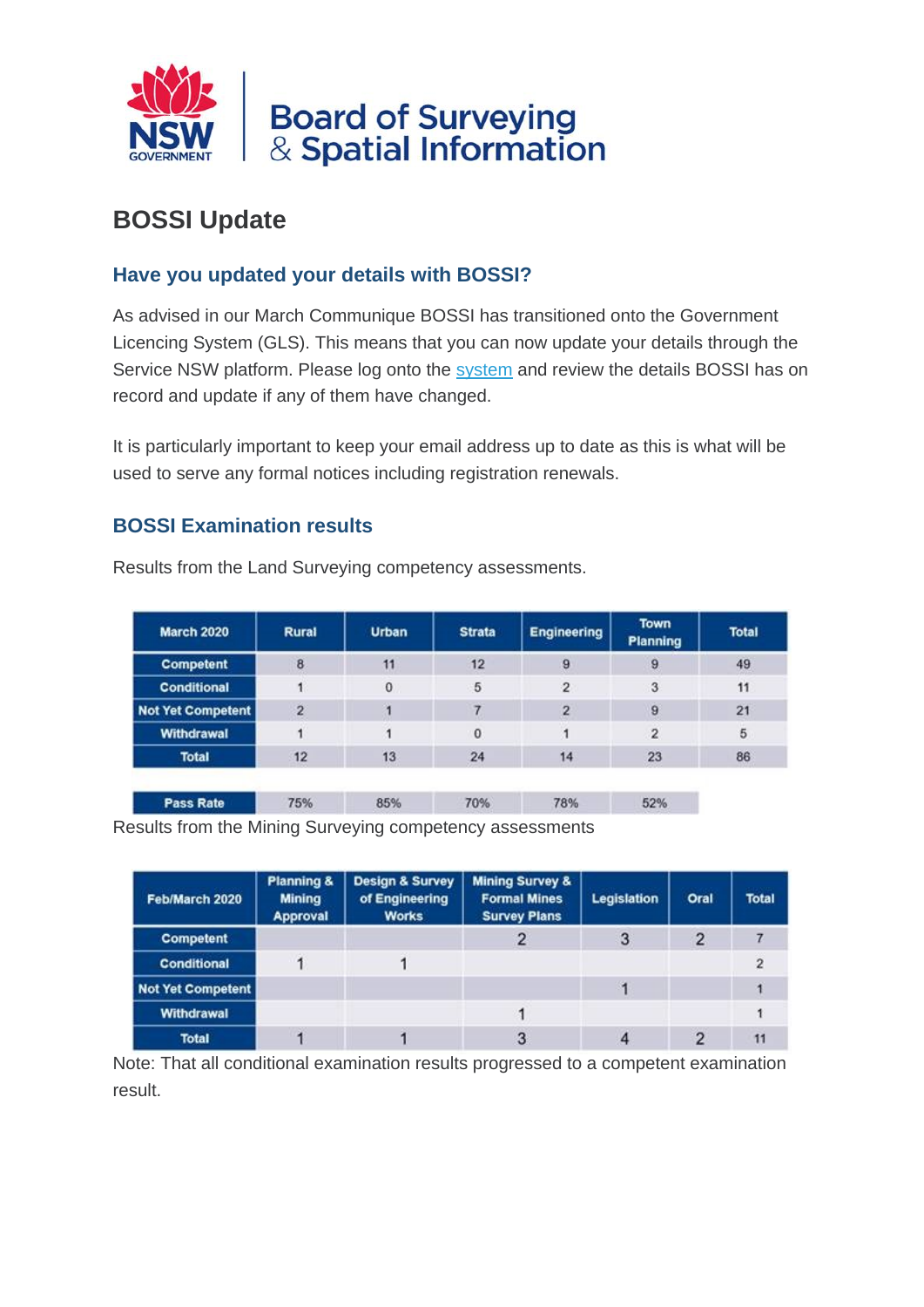As a result 14 candidates earned their **Certificates of Competency** (12 land and 2 Mining)

Elizabeth Anderson, Brandon Bowd, Nicholas Cassidy, Barry Dewar, Martin Elliot, Andrew Hammond, James Johnston, Eric Miller, Guy Robertson, Christopher Ryan, Peter Sergeant, Jonathan Van Wyk, Martin Wahbe, Kate Wilcox

**Congratulations** to all of the candidates that have achieved this significant milestone. The formal presentation ceremony will be held in November incorporating the successful candidates from the October assessments, the annual examination awards and the presentation of the Meritorious certificates.

## **BOSSI Kurri Kurri Workshop – Cancelled for 2020**

At the April board meeting the arrangements for the BOSSI Kurri Kurri workshop were reviewed. Given the current COVID-19 situation and physical distancing restrictions in place the Board has made the difficult decision to cancel the workshop in 2020.

Consideration was given to alternative methods of delivery, but the feedback received from previous attendees is that the most beneficial component of the workshop is the ability to review previous project submissions while discussing with examiners and other candidates. BOSSI is unable to replicate that in an online environment.

The content from the presentations component of the workshop is being reviewed with the intent to make the documents available via the BOSSI website over the coming months.

It is expected that the Kurri Kurri Workshop will run in May 2021.

## **Continuing Professional Development – COVID-19**

As a direct result of COVID-19 and the physical distancing restrictions currently in place many CPD events have either been cancelled or postponed with organisers working to provide content through alternate electronic formats.

Event organisers are confident that relevant professional development content can be delivered through webinars or online seminars/conferences and surveyors are encouraged to make use of these services to meet their annual CPD obligations.

As per previous [BOSSI communications](https://boardofsurveyingandspatialinformation.cmail19.com/t/t-l-nudjre-zkuulcir-y/) you are reminded that the limits on webinar delivered CPD content have been removed for the current CPD year (ending 30 June 2020). BOSSI will continue to monitor this situation and if necessary provide additional updates.